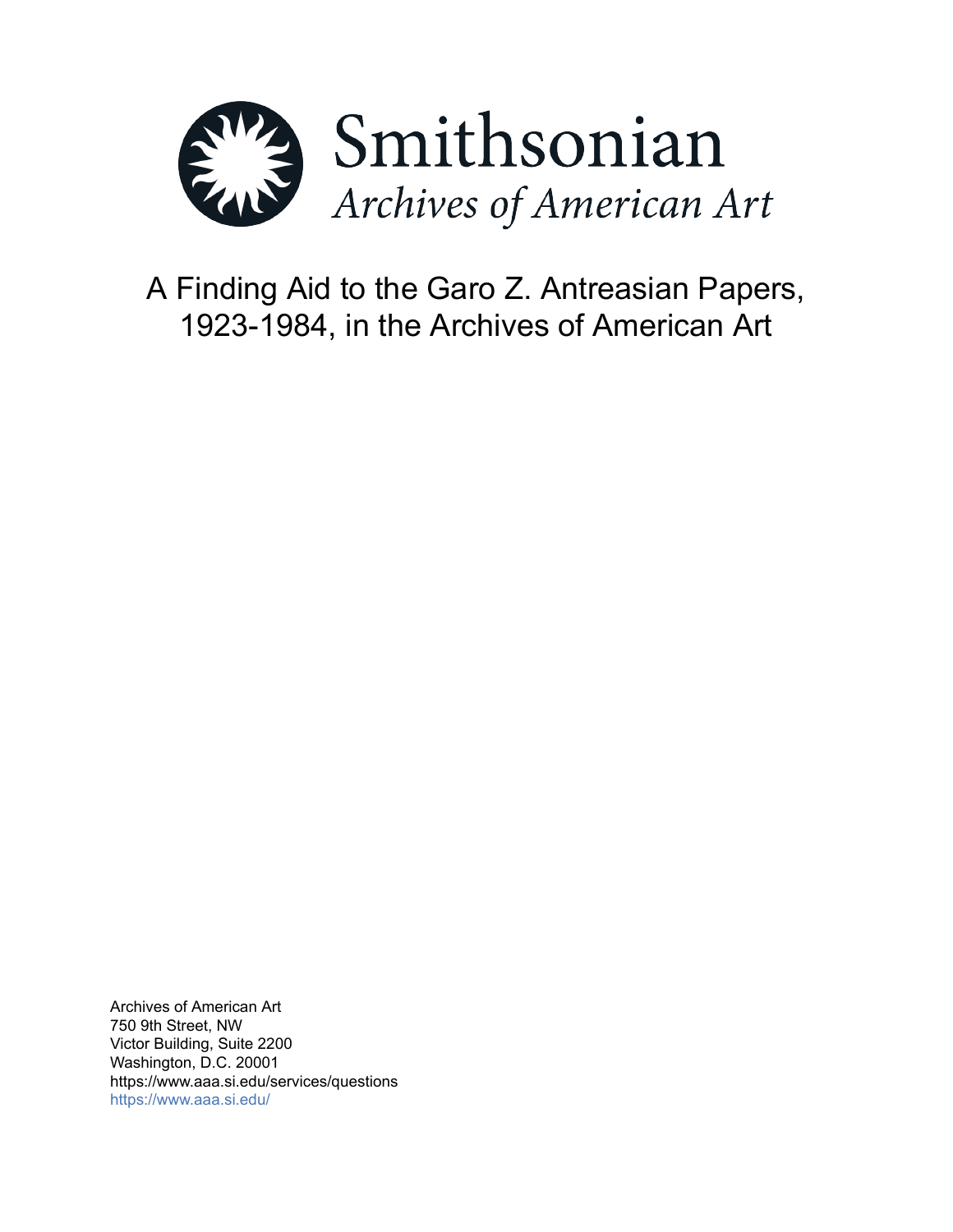# **Table of Contents**

<span id="page-1-0"></span>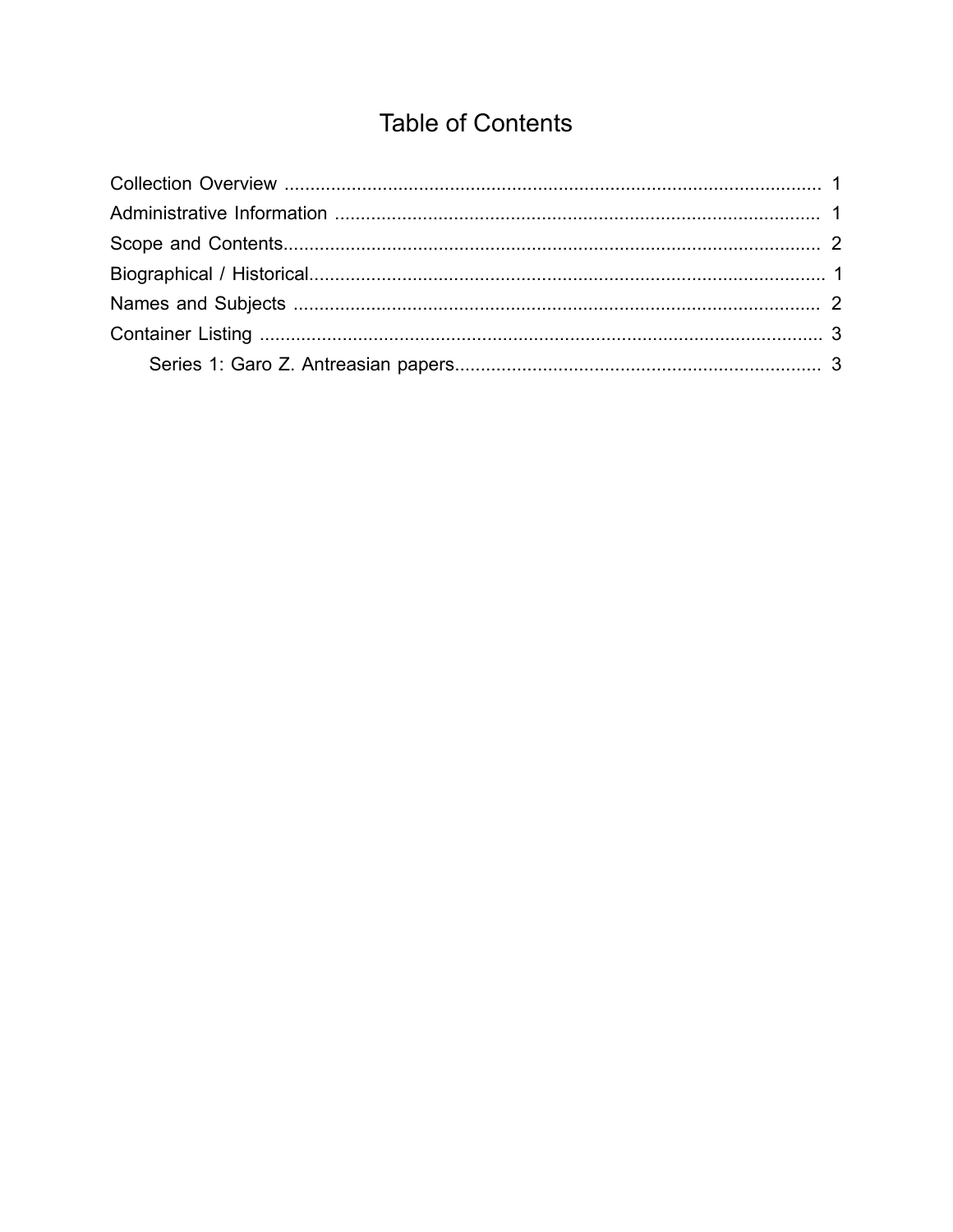| <b>Repository:</b> | Archives of American Art       |
|--------------------|--------------------------------|
| Title:             | Garo Z. Antreasian papers      |
| Date:              | 1923-1984                      |
| Identifier:        | AAA.antrgaro                   |
| Creator:           | Antreasian, Garo Z., 1922-2018 |
| Extent:            | 8 Microfilm reels              |
| Language:          | English.                       |

## <span id="page-2-0"></span>**Collection Overview**

## <span id="page-2-1"></span>**Administrative Information**

#### Acquisition Information

Lent for microfilming 1984 by Garo Z. Antreasian. Microfilmed as part of the Archives of American Art's Texas project.

#### Location of Originals

Reels 3299-3306: originals located at the University of New Mexico, Albuquerque, New Mexico.

#### Related Materials

The Archives of American Art also holds the oral history interview with Garo Zareh Antreasian, 1974 March 29 and the microfilmed Tamarind Lithography Workshop records, 1954-1984.

The University of New Mexico University Libraries, Center for Southwest Research holds the Garo Z. Antreasian papers, 1942-2005 (bulk 1950-1990).

#### Available Formats

35mm microfilm reels 3299-3306: available for use only at the Museum of Fine Arts, Houston and through interlibrary loan.

#### **Restrictions**

The Archives of American art does not own the original papers. Use is limited to the microfilm copy.

## <span id="page-2-2"></span>**Biographical / Historical**

Garo Z. Antreasian (1922-2018) was a painter, lithographer, and educator in Albuquerque, New Mexico. He studied at the Herron School of Art in Indianapolis, Indiana. Antreasian was closely associated with the Tamarind Lithography Workshop, serving as its first technical director and master printer in 1960. He wrote extensively on the technical and aesthetic aspects of printmaking.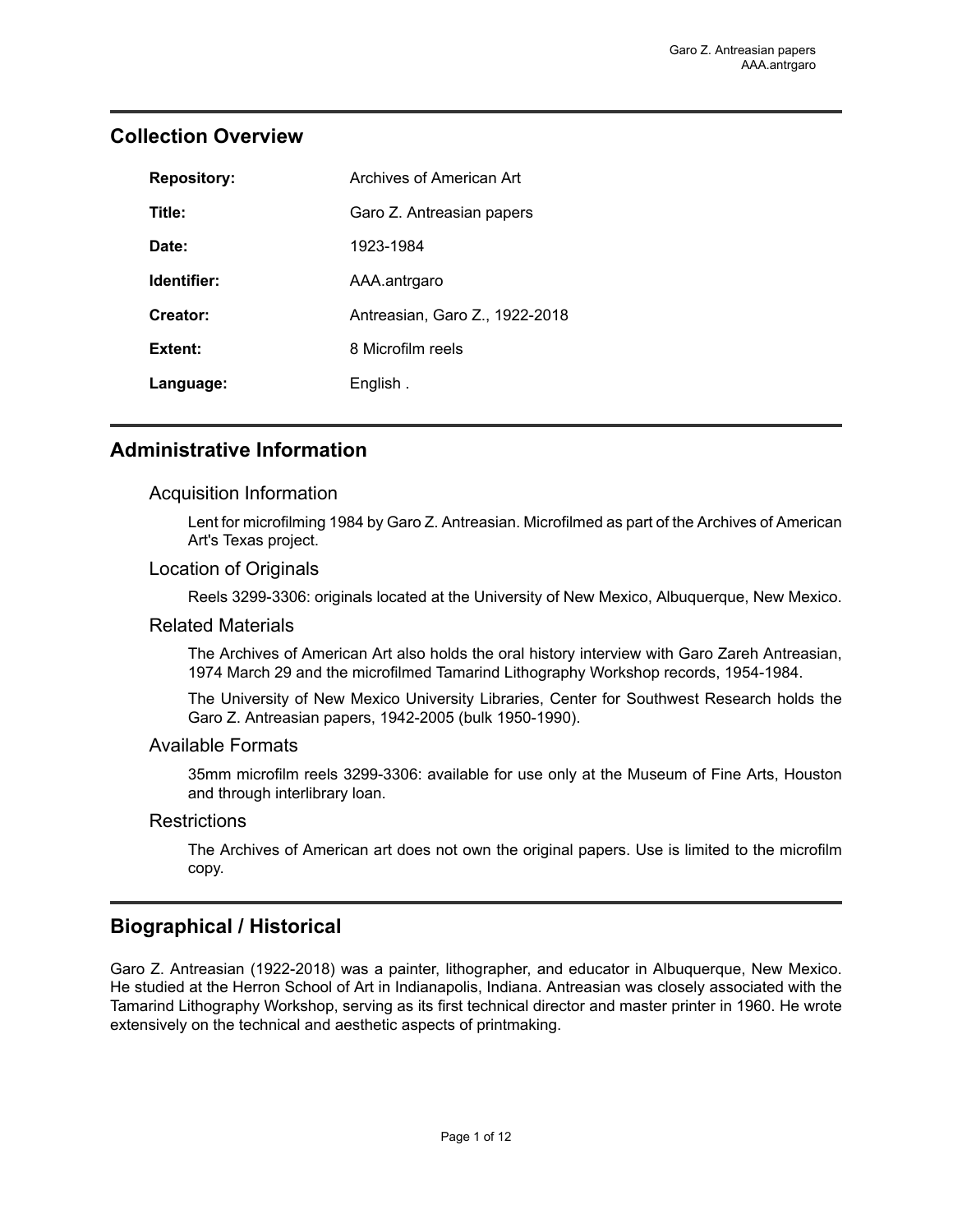### <span id="page-3-0"></span>**Scope and Contents**

The microfilmed Garo Z. Antreasian papers contain biographical information; and files on mural projects, printmakers, print collections, and art organizations. Also included are materials related to Antreasian's lectures, workshops, art juries, conferences, and his print sales. Exhibition announcements; catalogs; invitations; writings and lectures on printmaking; clippings; sketches and a lithograph (Christmas card); and photographs of Antreasian and his works (undated and 1948-1979) are also included in the collection.

### <span id="page-3-1"></span>Names and Subject Terms

This collection is indexed in the online catalog of the Smithsonian Institution under the following terms:

Subjects:

Mural painting and decoration Painting, American Prints -- Technique

Occupations:

Painters -- New Mexico -- Albuquerque Printmakers -- New Mexico -- Albuquerque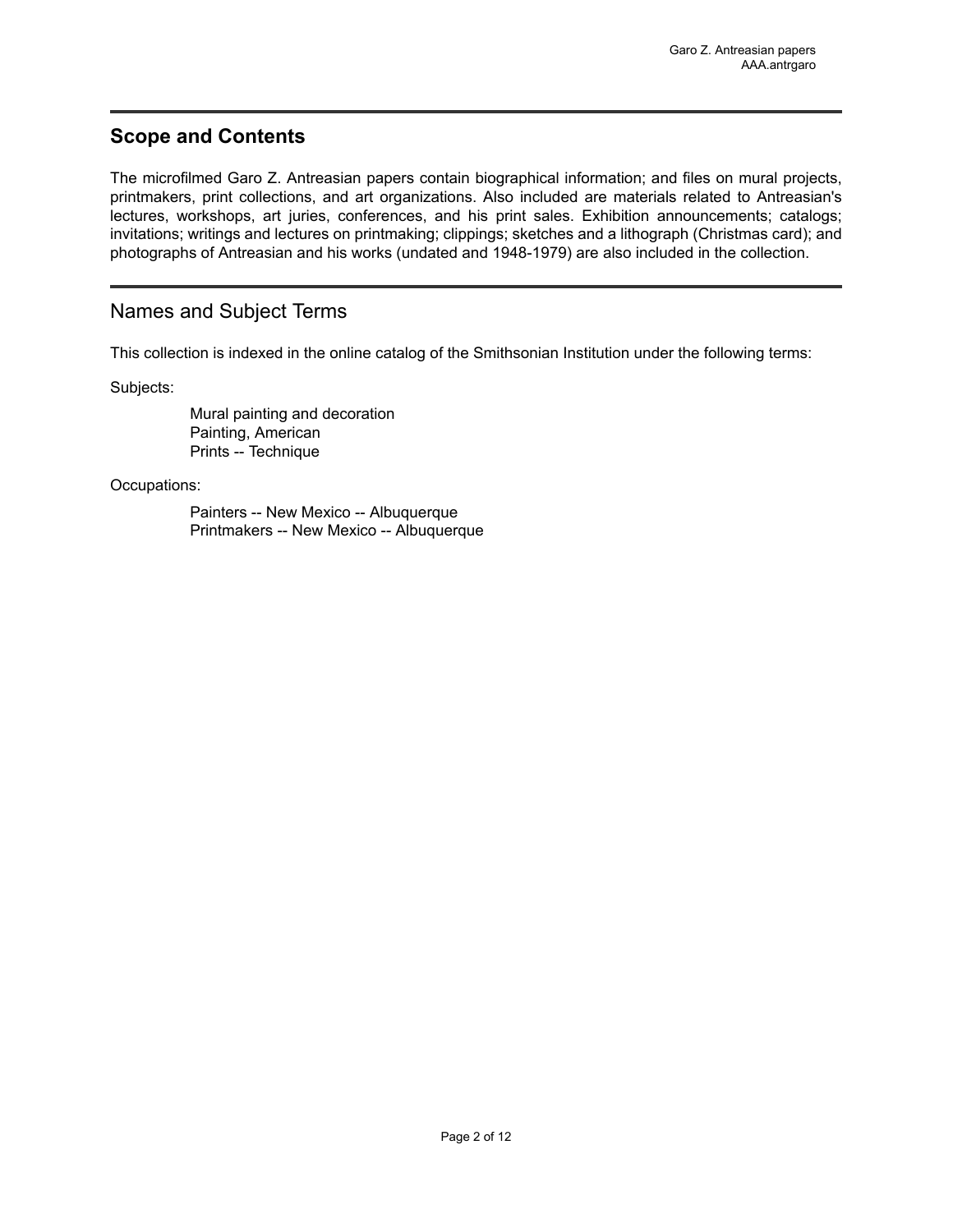## <span id="page-4-0"></span>**Container Listing**

## <span id="page-4-1"></span>Series 1: Garo Z. Antreasian papers

| Reel<br>3299.antreasian | Biographical Information (resumes, clippings, printed material), 1956-1976                                                              |
|-------------------------|-----------------------------------------------------------------------------------------------------------------------------------------|
| Reel<br>3299.antreasian | American Federation of the Arts Exhibition, 1954                                                                                        |
|                         | Mural Files (containing correspondence, clippings, sketches, printed material,<br>photographs, and notes)                               |
| Reel<br>3299.antreasian | Miscellaneous Mural Projects and Propositions, 1954-1962, undated                                                                       |
| Reel<br>3299.antreasian | Indiana University Men's Quad Murals, 1957                                                                                              |
| Reel<br>3299.antreasian | Lincoln Mosaic, Indiana State Office Building, 1958-1963, undated                                                                       |
|                         | Research Files on Lithography and Lithographers (correspondence, clippings,<br>notations, biographical and bibliographical information) |
| Reel<br>3299.antreasian | Grant Arnold, 1975-1983                                                                                                                 |
| Reel<br>3299.antreasian | George Bellows, 1937-1976, undated                                                                                                      |
| Reel<br>3299.antreasian | Bolton Brown, Albert Barker Albert Sterner, 1923-1977                                                                                   |
| Reel<br>3299.antreasian | Emil Ganso, Max Ballinger, 1977                                                                                                         |
| Reel<br>3300.antreasian | Max Kahn and Eleanor Coen, 1970-1979                                                                                                    |
| Reel<br>3300.antreasian | George Miller, 1937-1976                                                                                                                |
| Reel<br>3300.antreasian | Robert Von Neumann, 1977-1978                                                                                                           |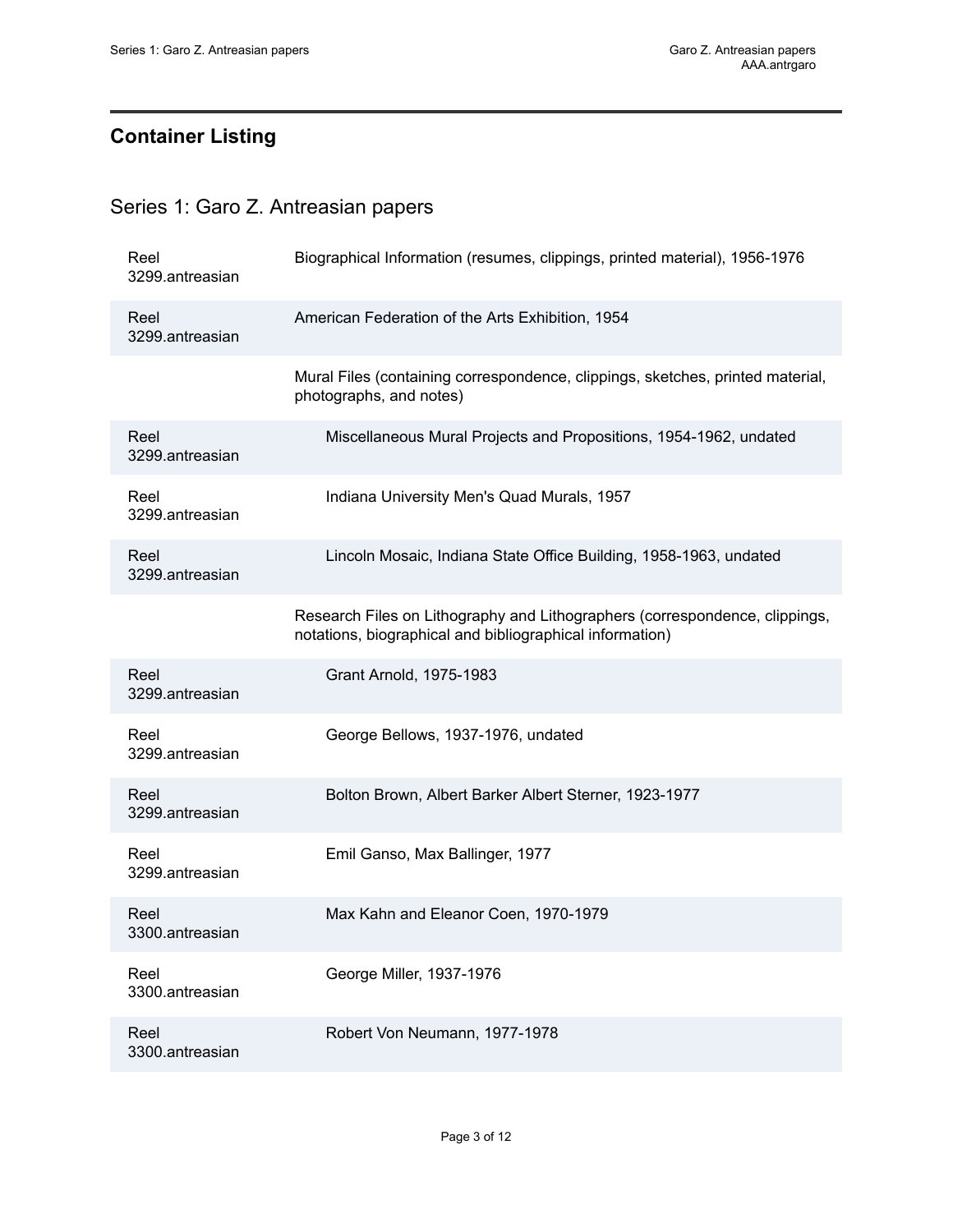| Reel<br>3300.antreasian | Joseph Pennell, James McNeill Whistler, 1977-1981                                                                                                                          |
|-------------------------|----------------------------------------------------------------------------------------------------------------------------------------------------------------------------|
| Reel<br>3300.antreasian | Alfred Sessler, 1978-1980                                                                                                                                                  |
| Reel<br>3300.antreasian | Maltby Sykes, Francis Chapin, 1980-1982                                                                                                                                    |
| Reel<br>3300.antreasian | Library of the Boston Athenaeum, 1980                                                                                                                                      |
| Reel<br>3300.antreasian | Museum of Fine Arts, Boston, 1980                                                                                                                                          |
| Reel<br>3300.antreasian | Boston Public Library (correspondence with Sinclair Hitchings), 1980                                                                                                       |
| Reel<br>3300.antreasian | Professor Tatham and the North American Print Conference, 1980                                                                                                             |
| Reel<br>3300.antreasian | Yale Art Gallery and Libraries, 1980                                                                                                                                       |
| Reel<br>3300.antreasian | Yale Center for British Art; University of Texas, undated                                                                                                                  |
| Reel<br>3300.antreasian | Miscellaneous Research Correspondence, 1977                                                                                                                                |
| Reel<br>3300.antreasian | Early Lithography in America, 1980                                                                                                                                         |
|                         | Technical Lithographic Information                                                                                                                                         |
| Reel<br>3300.antreasian | Technical Notes and Correspondence, 1959-1962                                                                                                                              |
| Reel<br>3300.antreasian | Shop Supplies and Equipment (correspondence), 1964-1970, undated                                                                                                           |
| Reel<br>3300.antreasian | Power Litho Press (contains designs and plans by Antreasian), 1963,<br>undated                                                                                             |
|                         | Tamarind Book of Lithography and Tamarind Institute Files                                                                                                                  |
| Reel<br>3300.antreasian | "Special Problems Relative to Artistic Lithography" (essay by Antreasian),<br>1958-1960<br>published in News of Prints, Print Council of America, 1959<br>Notes:<br>issue. |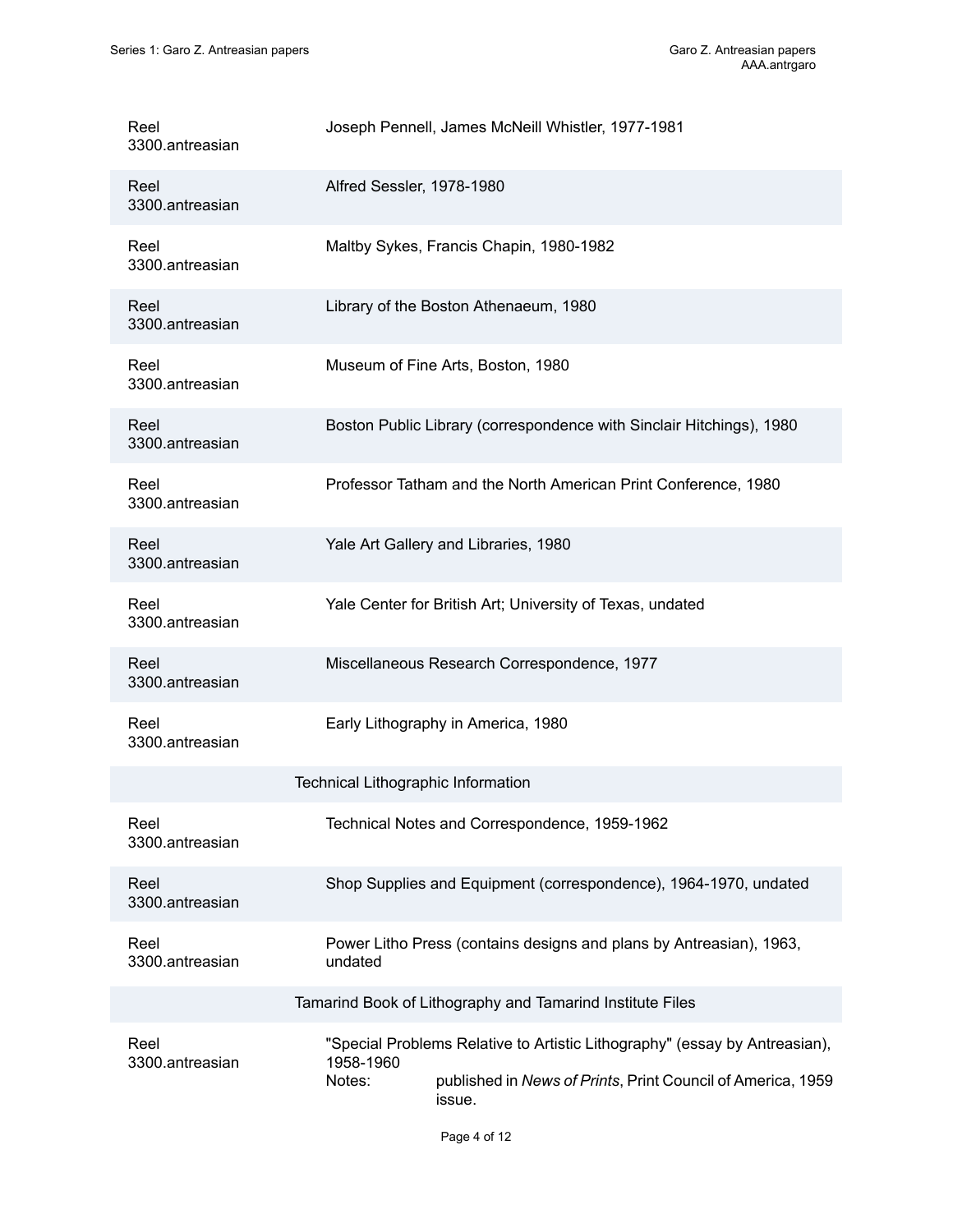| Reel<br>3300.antreasian | Litho Book Correspondence and Early Outline, 1961-1964                                       |
|-------------------------|----------------------------------------------------------------------------------------------|
| Reel<br>3300.antreasian | Litho Book (technical correspondence, bibliography, survey, notes),<br>1963-1969, undated    |
| Reel<br>3300.antreasian | Litho Book Correspondence, 1963-1975                                                         |
| Reel<br>3300.antreasian | Tamarind Correspondence Regarding Book, 1964-1968                                            |
| Reel<br>3300.antreasian | Litho Stone Gift Correspondence, 1968                                                        |
| Reel<br>3300.antreasian | Litho Book Correspondence, Reviews, 1970-1974                                                |
| Reel<br>3300.antreasian | Tamarind Institute advisory Board, 1972-1982                                                 |
| Reel<br>3300.antreasian | Tamarind Institute Business, 1978-1983                                                       |
|                         |                                                                                              |
| Reel<br>3301.antreasian | Antreasian Tamarind Prints, 1960-1978                                                        |
|                         | Professional Organizations and Causes                                                        |
| Reel<br>3301.antreasian | World Print Council, 1975-1983                                                               |
| Reel<br>3301.antreasian | World Print Council/ National Print Council Forums on American<br>Printmaking, 1981, undated |
| Reel<br>3301.antreasian | Pat Gilmour Correspondence, 1980-1983                                                        |
| Reel<br>3301.antreasian | Multiples, Reprints (xeroxed articles), 1970-1974                                            |
| Reel<br>3301.antreasian | Arts Legislation, 1975-1981                                                                  |
| Reel<br>3301.antreasian | College Art Association Sub-Committee on Originals and Reproductions,<br>1979-1980           |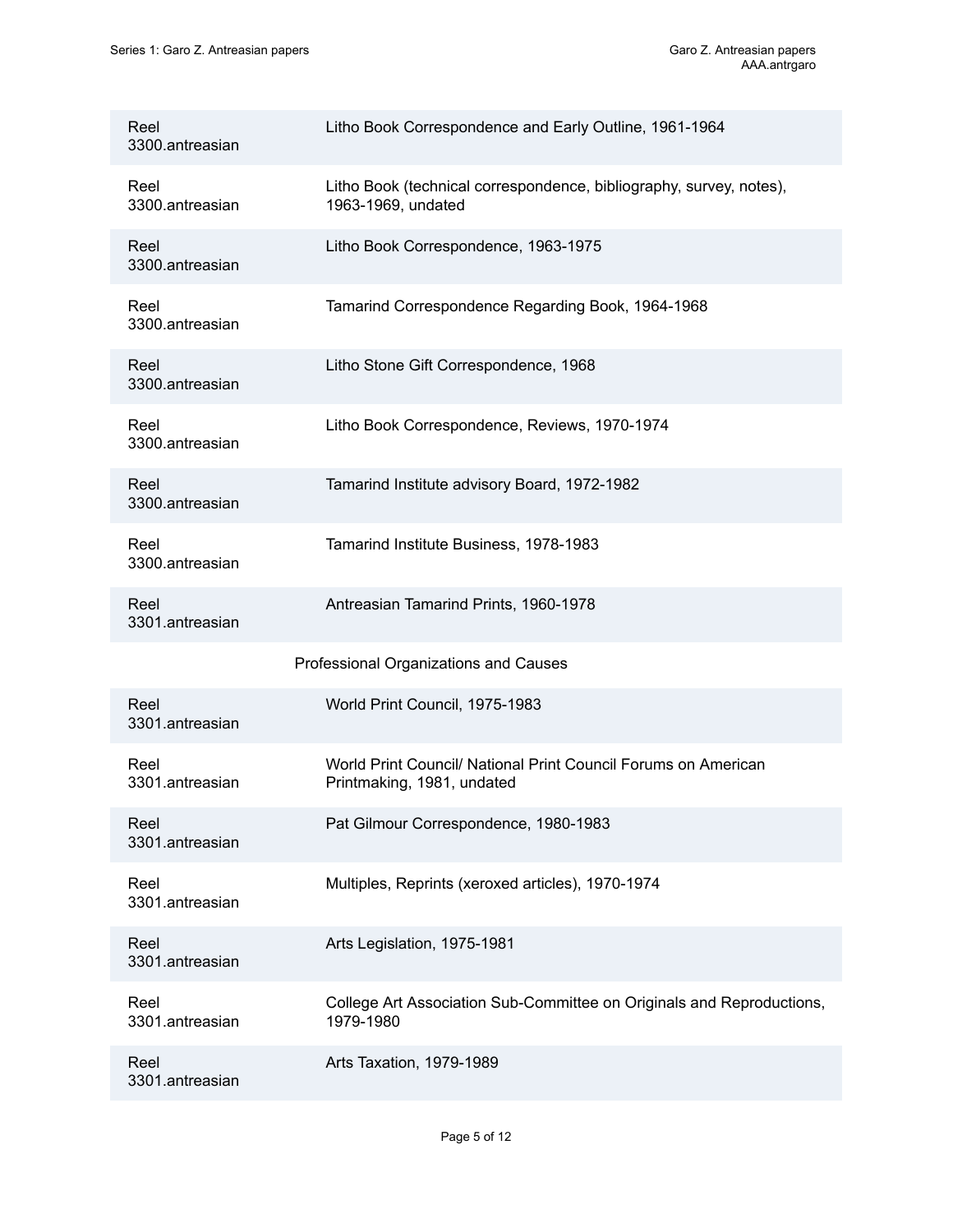| Reel<br>3301.antreasian                             | Public Hearings on Abuses in the Sale of Visual Art; New York Attorney<br>General Correspondence, 1980-1981 |
|-----------------------------------------------------|-------------------------------------------------------------------------------------------------------------|
| Reel<br>3301.antreasian                             | Print Legislation, 1981                                                                                     |
| Reel<br>3301.antreasian                             | Printing Inks Correspondence, 1951-1960<br>Correspondence with supply companies.<br>Notes:                  |
|                                                     | Tamarind Lithography Workshop and Tamarind Book of Lithography Files                                        |
| Reel<br>3301.antreasian                             | Shop Processes, Production, 1960-1961                                                                       |
|                                                     | <b>Tamarind Correspondence</b>                                                                              |
| Reel<br>3301.antreasian                             | General, 1961-1963                                                                                          |
| Reel<br>3301.antreasian                             | John Herron Summer Program, 1962-1963                                                                       |
| Reel<br>3301.antreasian                             | Tamarind Book Correspondence, 1968-1969, undated                                                            |
| Reel<br>3301.antreasian                             | Lithography Book Proposal to Ford Foundation, 1961                                                          |
| Reel<br>3301.antreasian                             | Print Council of America Data, 1963-1969                                                                    |
| Reel<br>3301.antreasian                             | Graphic Arts Technical Foundation, 1966-1971                                                                |
| Reel<br>3301.antreasian                             | Print Sales, Lectures, etc., 1961-1967                                                                      |
| Reel<br>3301.antreasian;<br>Reel<br>3302.antreasian | Gallery Correspondence, 1968-1973, undated                                                                  |
|                                                     | Lecture, Jury, and Workshop Trips (correspondence)                                                          |
| Reel<br>3302.antreasian                             | Anchorage, Alaska, 1977-1978                                                                                |
| Reel<br>3302.antreasian                             | Athens Academy Project, 1976                                                                                |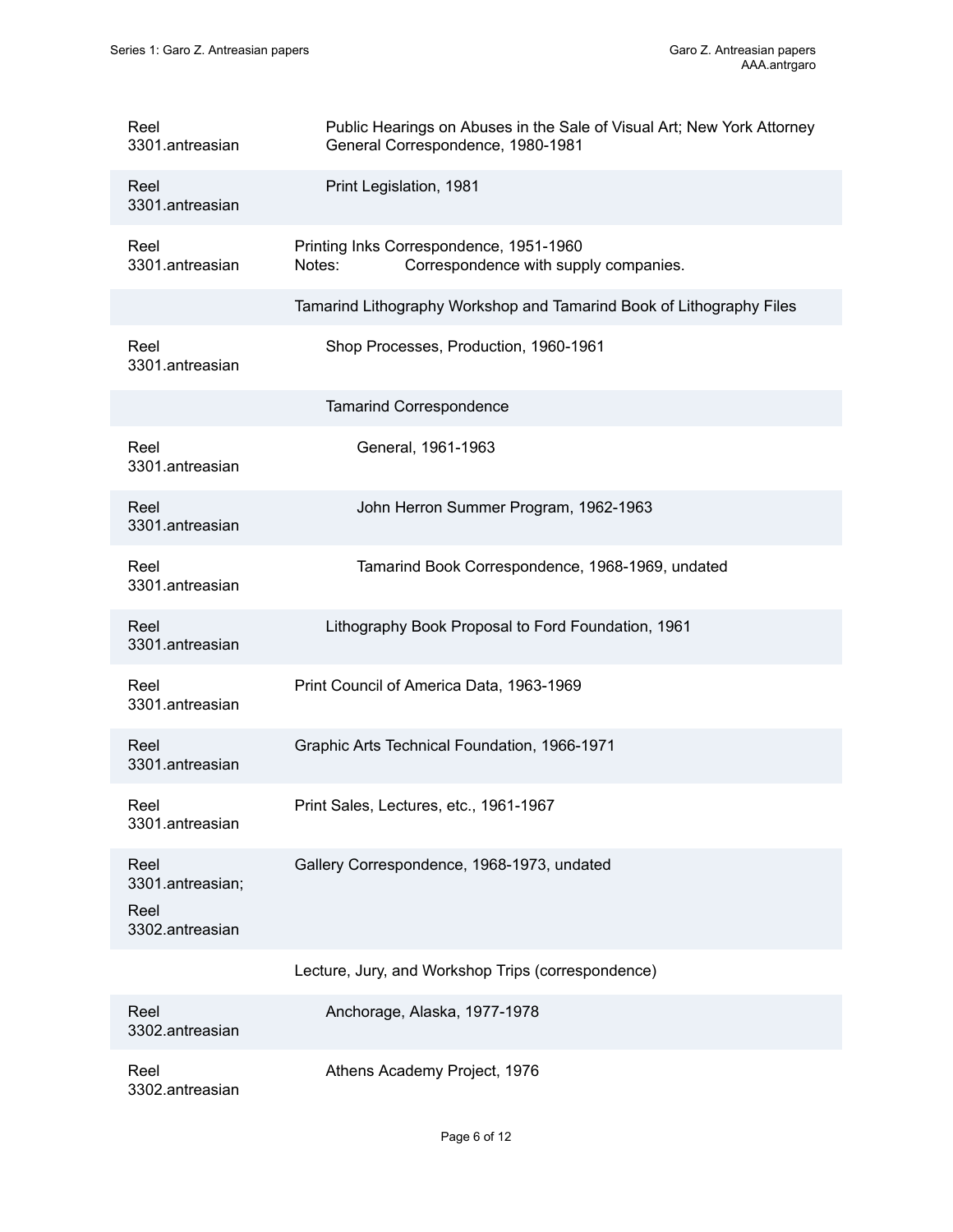| Reel<br>3302.antreasian  | Chapel Hill, North Carolina, 1976                                                                                                        |
|--------------------------|------------------------------------------------------------------------------------------------------------------------------------------|
| Reel<br>3302.antreasian  | Chico, California, 1976                                                                                                                  |
| Reel<br>3302.antreasian  | East Texas State University Workshop, 1976-1977                                                                                          |
| Reel<br>3302.antreasian  | Indianapolis, Indiana, 1975                                                                                                              |
| Reel<br>3302.antreasian  | Memphis State University, 1978                                                                                                           |
| Reel<br>3302.antreasian  | Notre Dame University Workshop, 1976-1977                                                                                                |
| Reel<br>3302.antreasian  | Origins Press Project, 1977-1978                                                                                                         |
| Reel<br>3302.antreasian  | San Antonio, Texas, 1976-1979                                                                                                            |
| Reel<br>3302.antreasian  | Tempe, Phoenix, Chicago, Madison, 1978-1979                                                                                              |
| Reel<br>3302.antreasian  | Vancouver Summer School, 1974-1975                                                                                                       |
| Reel<br>3302.antreasian  | College Art Association Files (containing correspondence, organizational<br>records, and printed material), 1973-1980, undated           |
| Reel<br>3302.antreasian  | University of Kentucky catalogue, forward by Garo Antreasian, 1968<br>Includes typescript draft for Antreasian's introduction.<br>Notes: |
| Reel<br>3302.antreasian  | Job Offers, 1967-1968                                                                                                                    |
|                          | <b>Gallery Correspondence</b><br>Notes:<br>Correspondence regarding sale and exhibition of Antreasian's<br>work.                         |
| Reel<br>3302.antreasian  | General, 1971-1978                                                                                                                       |
| Reel<br>3302.antreasian; | Adelle M. Fine Art, 1977-1979                                                                                                            |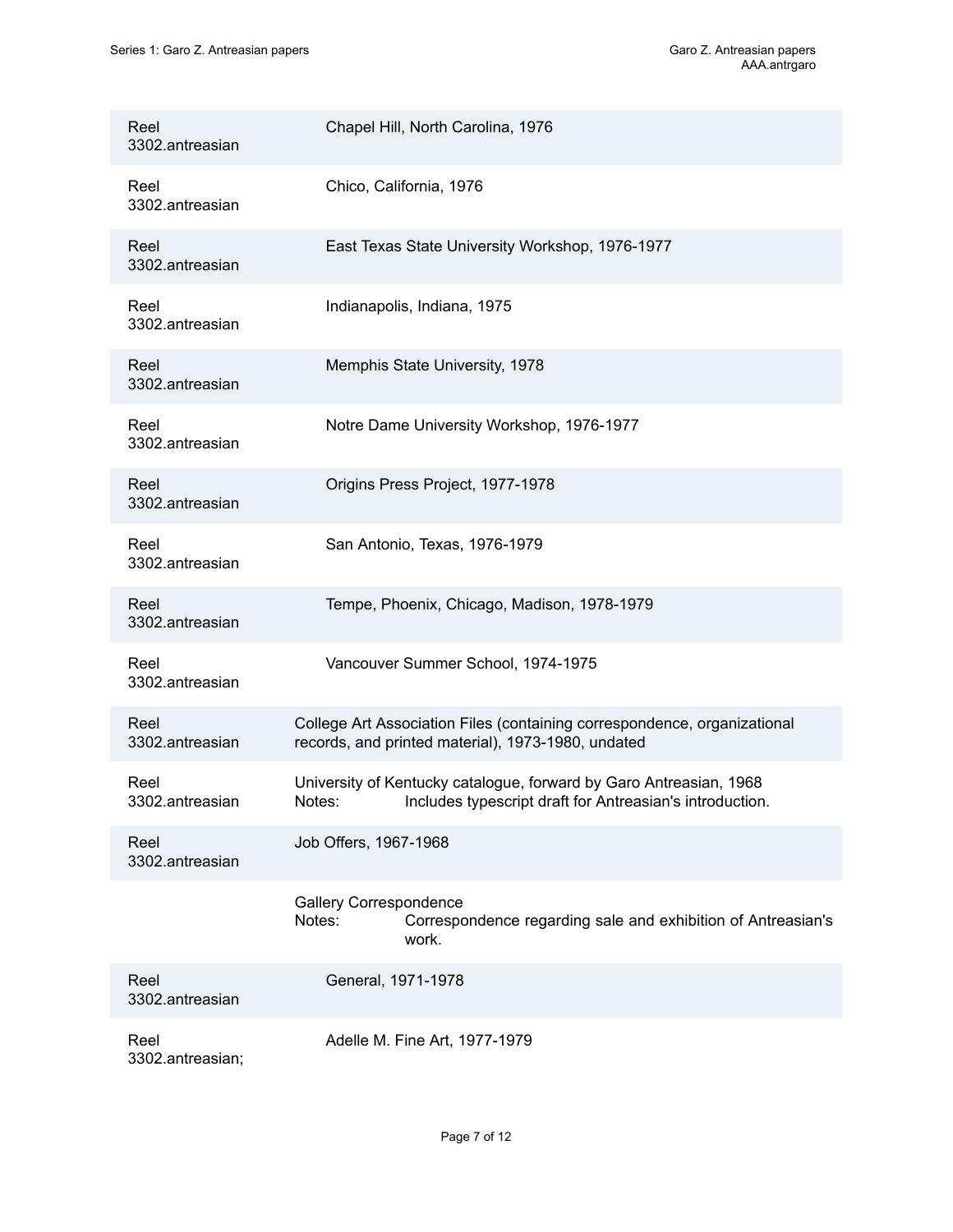Reel

| 3303.antreasian         |                                                                                                              |
|-------------------------|--------------------------------------------------------------------------------------------------------------|
| Reel<br>3303.antreasian | Elaine Horwitch Gallery, 1976-1980, undated                                                                  |
| Reel<br>3303.antreasian | Maggie Kress Gallery, 1977-1979                                                                              |
| Reel<br>3303.antreasian | Professional Correspondence, 1977-1981                                                                       |
|                         | Lecture and Workshop Trips (correspondence, receipts)                                                        |
| Reel<br>3303.antreasian | Boston World Art Exhibition, 1979-1980                                                                       |
| Reel<br>3303.antreasian | Drake University; University of Nebraska; School of Art, Museum of Fine<br>Arts, Houston, 1978-1979, undated |
| Reel<br>3303.antreasian | Illinois State University, Normal Editions Workshop, 1978-1980, undated                                      |
| Reel<br>3303.antreasian | Indianapolis Museum Symposium, 1979                                                                          |
| Reel<br>3303.antreasian | Mid America College Art Association Print Panel, 1978-1979                                                   |
| Reel<br>3303.antreasian | Utah State University, 1979-1980                                                                             |
| Reel<br>3303.antreasian | Vancouver School Workshop, 1978                                                                              |
| Reel<br>3303.antreasian | University of Wisconsin, 1979                                                                                |
| Reel<br>3303.antreasian | Leonardo Magazine Correspondence, 1969                                                                       |
| Reel<br>3303.antreasian | Museum of Fine Arts, Santa Fe Exhibition, 1978-1979                                                          |
| Reel<br>3303.antreasian | San Francisco Tapestry Workshop, circa 1978                                                                  |
| Reel<br>3303.antreasian | "Some Aspects of the Collaborative Process" (essay by Antreasian), 1969                                      |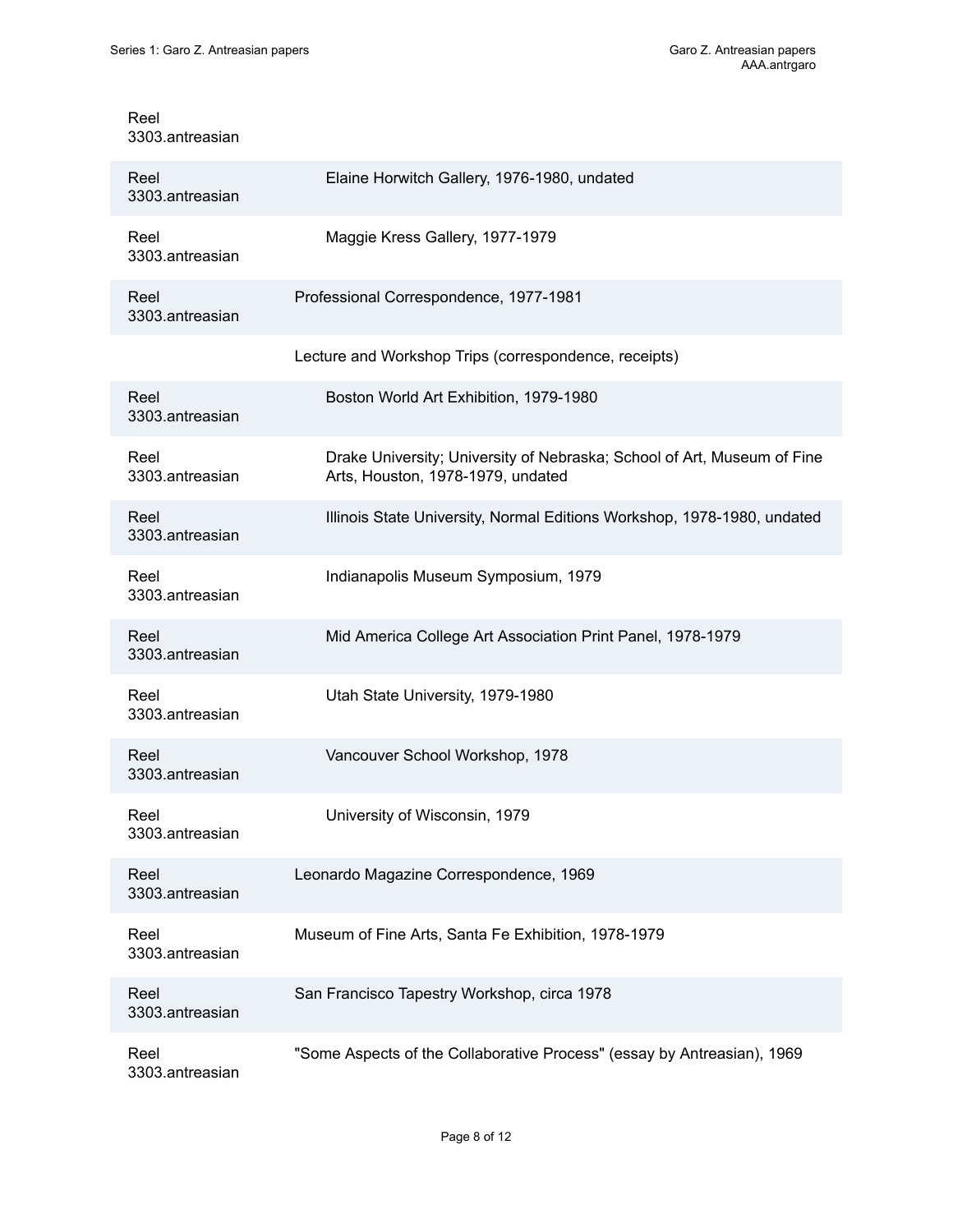| Reel<br>3303.antreasian | Venice Biennial Advisory Committee, 1968-1970, undated                                            |
|-------------------------|---------------------------------------------------------------------------------------------------|
|                         | Tamarind Book of Lithography and Tamarind Institute Files                                         |
| Reel<br>3303.antreasian | Tamarind Institute Information, Policies, Form, 1970                                              |
| Reel<br>3303.antreasian | Tamarind Institute Correspondence, Financial and Organizational<br>Information, 1969-1970         |
| Reel<br>3303.antreasian | Budget Correspondence and Reports, 1969-1970                                                      |
| Reel<br>3303.antreasian | Tamarind Book of Lithography Galley Revisions, Correspondence, Jacket<br>Flap Draft, 1970         |
| Reel<br>3303.antreasian | "Paper Testing as Developed at Tamarind" (article by Antreasian), 1979                            |
| Reel<br>3303.antreasian | Completed Business, 1977-1978                                                                     |
| Reel<br>3304.antreasian | "Publicity" (printed material, clippings, biographical information), 1975-1980                    |
|                         | <b>National Print Council Files</b>                                                               |
| Reel<br>3304.antreasian | Print Organization Prospects (correspondence with Robert Broner),<br>1979-1982, undated           |
| Reel<br>3304.antreasian | National Print Council Prospectus and Essay, undated                                              |
| Reel<br>3304.antreasian | National Print Council Form Letter and Broner Essay, undated                                      |
| Reel<br>3304.antreasian | List of Printmakers, 1980<br>List was not filmed; file contains related correspondence.<br>Notes: |
| Reel<br>3304.antreasian | Print Survey Results, 1979                                                                        |
| Reel<br>3304.antreasian | Existing Print Groups (list and correspondence), 1979-1980                                        |
| Reel<br>3304.antreasian | National Print Council New Orleans and Cranbrook Meetings, 1980                                   |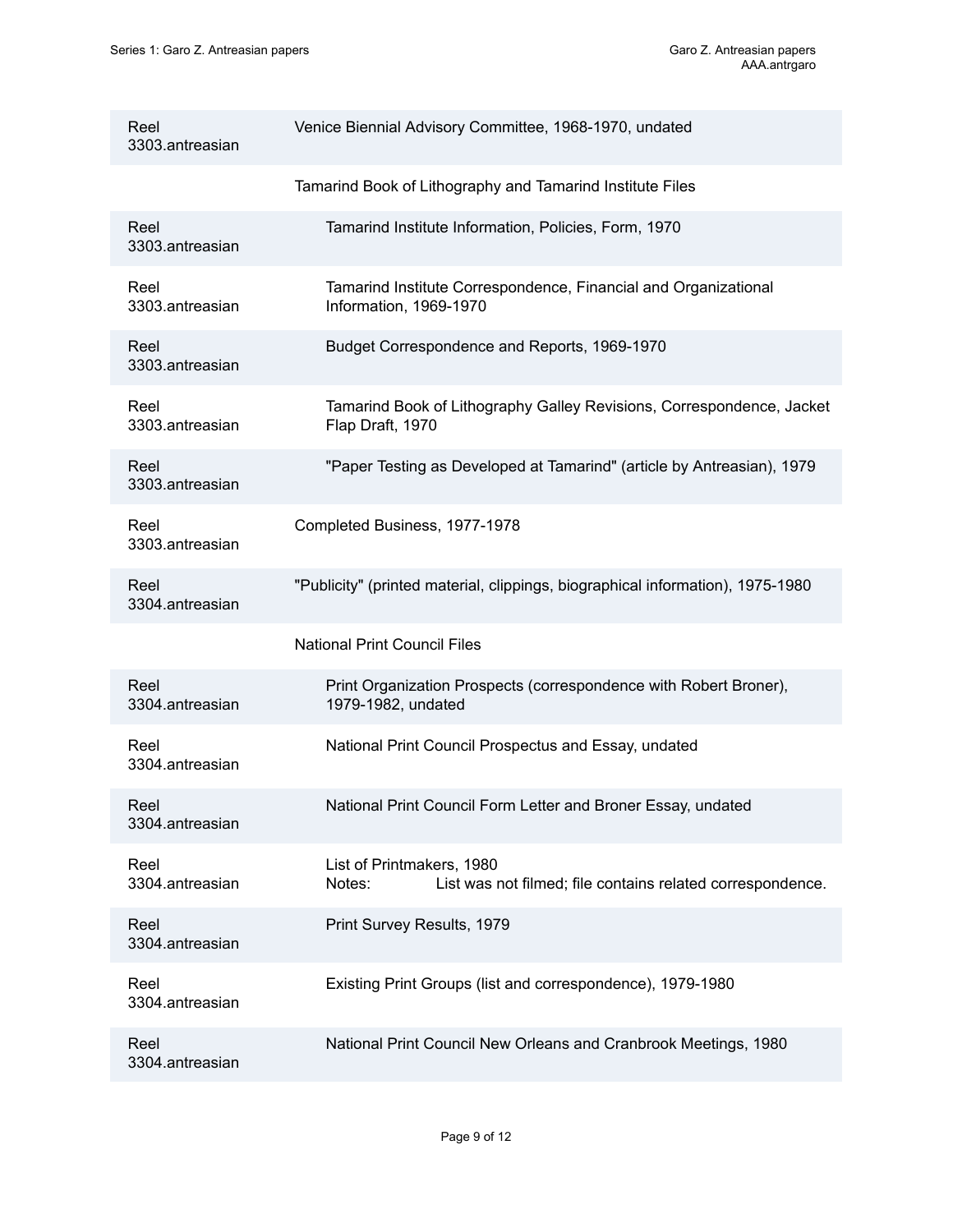| Reel<br>3304.antreasian | College Art Association Print Panel, 1979-1980                                                                                                                 |
|-------------------------|----------------------------------------------------------------------------------------------------------------------------------------------------------------|
| Reel<br>3304.antreasian | National Print Council Meeting, College Art Association Conference, San<br>Francisco (contains correspondence, list of NPC members, and minutes),<br>1980-1981 |
| Reel<br>3304.antreasian | National Print Council Press Releases and Correspondence, 1980                                                                                                 |
| Reel<br>3304.antreasian | Print News and Art Examiner Articles, 1980                                                                                                                     |
| Reel<br>3304.antreasian | NPC Board of Directors, Advisory Board and Administration, 1980                                                                                                |
| Reel<br>3304.antreasian | NPC Membership Correspondence and Addresses, 1980                                                                                                              |
| Reel<br>3304.antreasian | NPC General Correspondence, 1980-1983                                                                                                                          |
| Reel<br>3304.antreasian | Professional Correspondence, 1980-1983                                                                                                                         |
|                         | <b>Gallery Correspondence</b>                                                                                                                                  |
| Reel<br>3304.antreasian | Blue Door II Gallery, Etchings International, and Miriam Perlman, Inc.,<br>1979-1982                                                                           |
| Reel<br>3305.antreasian | Foundations Gallery, 1982                                                                                                                                      |
| Reel<br>3305.antreasian | Heydt Bair Gallery, 1980-1982                                                                                                                                  |
| Reel<br>3305.antreasian | Ed Hill Editions, 1979-1982                                                                                                                                    |
| Reel<br>3305.antreasian | The Pawidol Collection, 1977                                                                                                                                   |
| Reel<br>3305.antreasian | Southwest II Gallery, 1978-1981                                                                                                                                |
|                         | Lecture, Workshop, and Conference Trips (correspondence, printed material,<br>receipts, notes)                                                                 |
| Reel<br>3305.antreasian | Beaumont Art Museum Lecture, 1982-1983                                                                                                                         |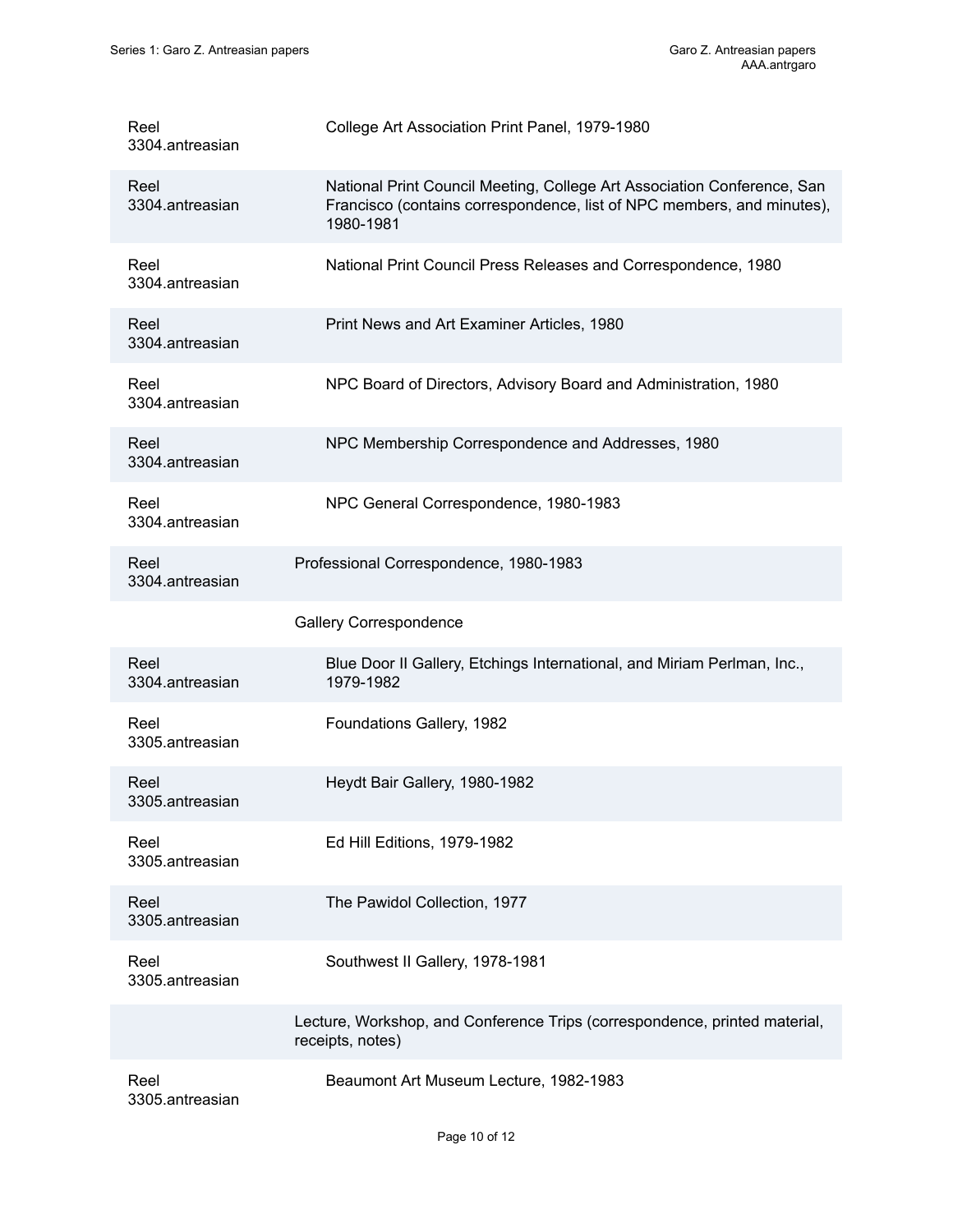| Reel<br>3305.antreasian | UCLA National Student Printmaking Exhibition, 1981-1982                                           |
|-------------------------|---------------------------------------------------------------------------------------------------|
| Reel<br>3305.antreasian | Denver, Colorado Trip, 1981                                                                       |
| Reel<br>3305.antreasian | Detroit National Print Symposium, 1980                                                            |
| Reel<br>3305.antreasian | Hartford, New Haven, and Boston Trip, 1980                                                        |
| Reel<br>3305.antreasian | Kent State, Cleveland Museum, and Cleveland Art Institute, 1980-1981                              |
| Reel<br>3305.antreasian | University of Massachusetts Print Workshop, 1980-1982                                             |
| Reel<br>3305.antreasian | Mid-America College Art Association Conferences, Houston, Texas and<br>Iowa City, Iowa, 1980-1982 |
| Reel<br>3305.antreasian | New Mexico State University, Las Cruces Lecture, 1980                                             |
| Reel<br>3305.antreasian | North Carolina Artists Exhibition, 1979-1980                                                      |
| Reel<br>3305.antreasian | Paper; Art and Technology Conference, San Francisco, 1977-1978,<br>undated                        |
| Reel<br>3305.antreasian | Pennsylvania State University and Carnegie-Mellon University,<br>1980-1981                        |
| Reel<br>3305.antreasian | Philadelphia Lecture Trip, 1981-1982                                                              |
| Reel<br>3305.antreasian | Southern Graphics Council Lectures; Auburn, Alabama; Tulsa,<br>Oklahoma, 1979-1982                |
| Reel<br>3305.antreasian | University of Texas, Austin, Guest Artist, 1980-1981                                              |
| Reel<br>3305.antreasian | Catalogues, Brochures, Announcements, and Invitations, 1943-1980, undated                         |
| Reel<br>3306.antreasian | Writings by Garo Antreasian (essays and lectures), 1974-1984                                      |
| Reel<br>3306.antreasian | Clippings, 1936-1965, undated                                                                     |